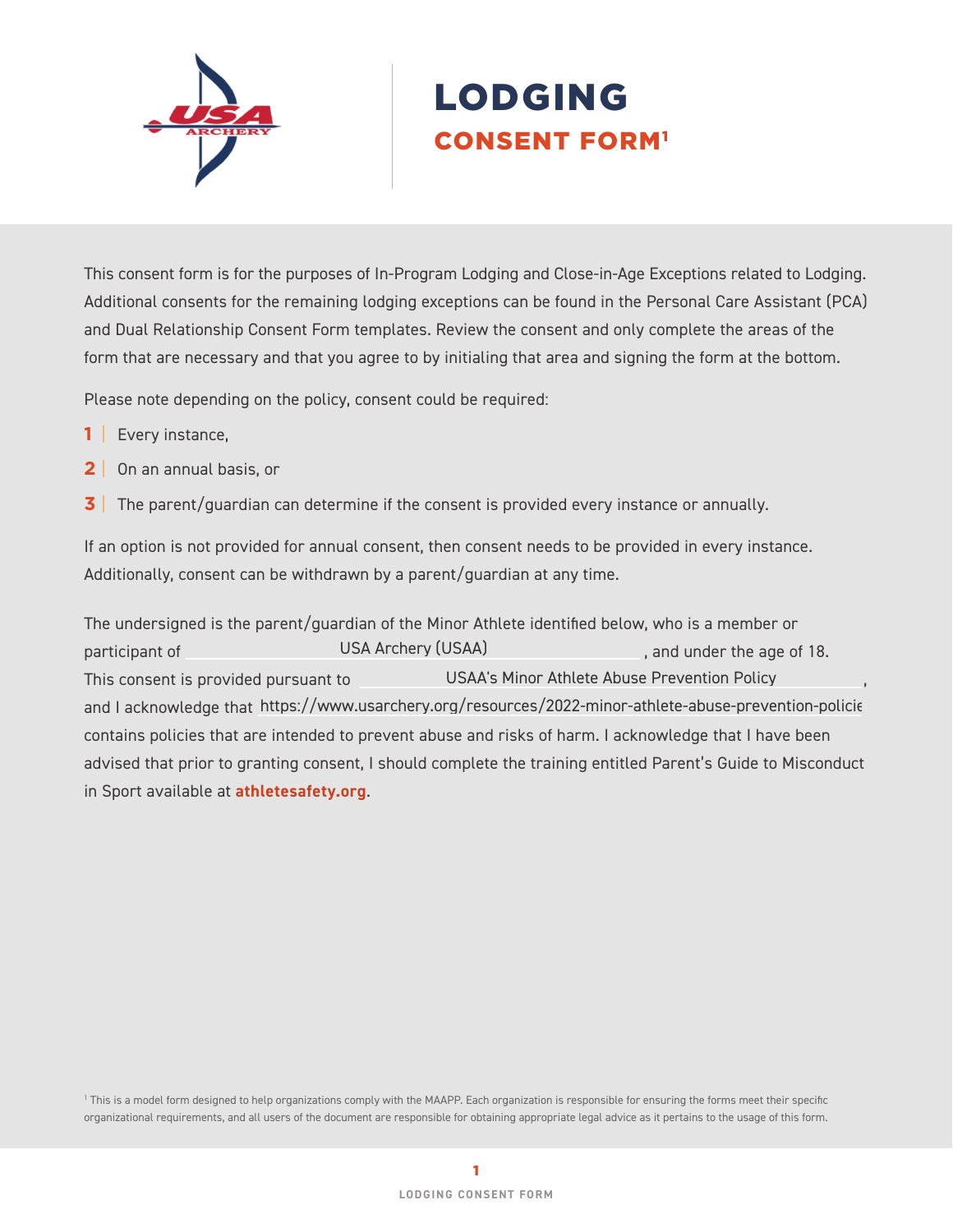# IN-PROGRAM LODGING: ADULT PARTICIPANT & MINOR ATHLETE

### **Annual**

I, as the parent/guardian of the Minor Athlete identified below hereby authorize and consent that

Enter Adult Participant Name , an Adult Participant, can share lodging arrangements with said Minor Athlete for all In-Program lodging related to for one year from the date of this consent. I understand that said Adult Participant will **NOT** share a hotel room or otherwise sleep in the same room with said Minor Athlete and all interactions will be observable and interruptible. USAA

Initial Date

## **Every Instance**

I, as the parent/guardian of the Minor Athlete identified below, hereby authorize and consent that , an Adult Participant, can share the lodging arrangement with said Minor Athlete for all In-Program lodging related to during the occasions detailed below. I understand that said Minor Athlete and Adult Participant will **NOT** share a hotel room or otherwise sleep in the same room and all interactions will be observable and interruptible. Enter Adult Participant Name USAA

| <b>DATE</b> | <b>EVENT/OCCASION NAME</b> | <b>LOCATION</b> |
|-------------|----------------------------|-----------------|
| Enter date  | Enter event/occasion name  | Enter location  |
|             | Initial                    | Date            |
| <b>DATE</b> | <b>EVENT/OCCASION NAME</b> | <b>LOCATION</b> |
|             |                            |                 |
| Enter date  | Enter event/occasion name  | Enter location  |